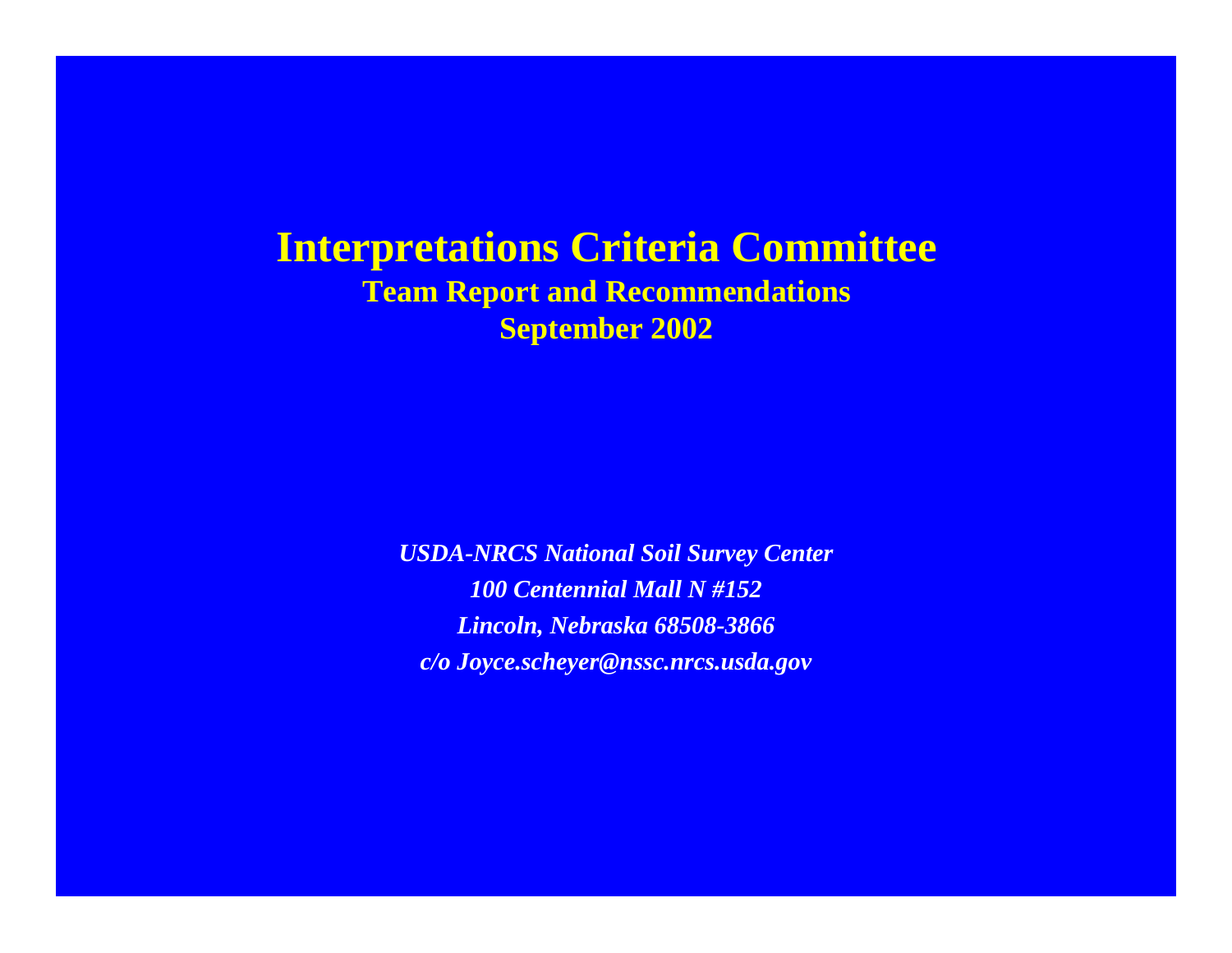## What are "criteria" for soil interpretations?

- Criteria form the mechanism for evaluating a set of measured or estimated soil properties according to the needs of the user for specific management of the land. Soil interpretations are an integral part of soil surveys and a necessary bridge between those who make the maps and those who use the land.
- The soil interpretations and the maps are based on a common set of definitive soil properties for each soil map unit component on the landscape. The soil survey interpretations evaluate the soil data according to criteria that are scientifically shown to relate the levels of the soil properties to the degree of success (or failure) of a chosen land use.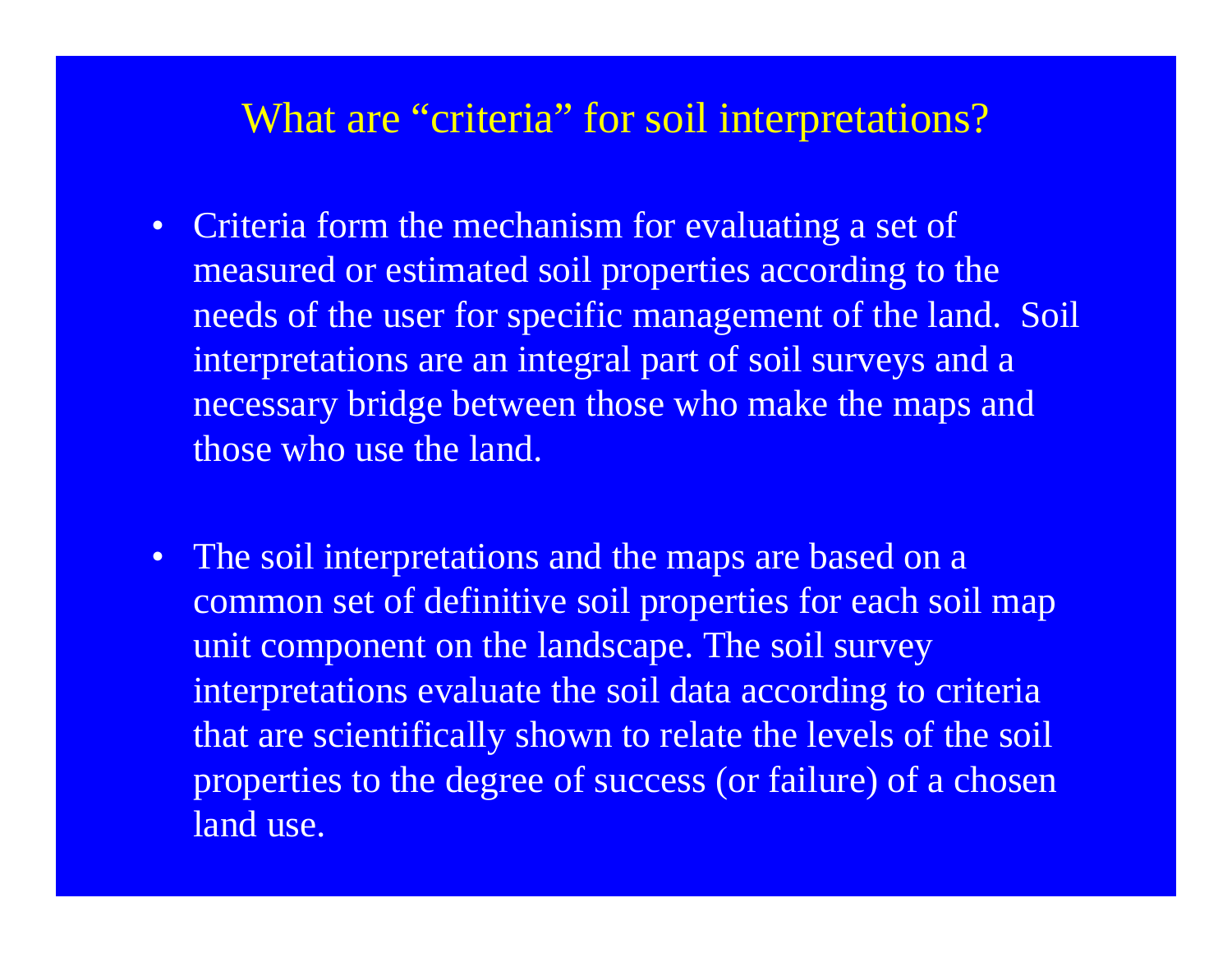# Why this committee was formed - the problem.

• A major problem with existing soil interpretations appears to be a mismatch between the known soil data and related soil characteristics in a given location and the predictions of soil behavior from the generalized guidelines.

• This is to be expected in part given the diversity of landscapes and soils in the USA and the wide ranges in soil properties within some soil components.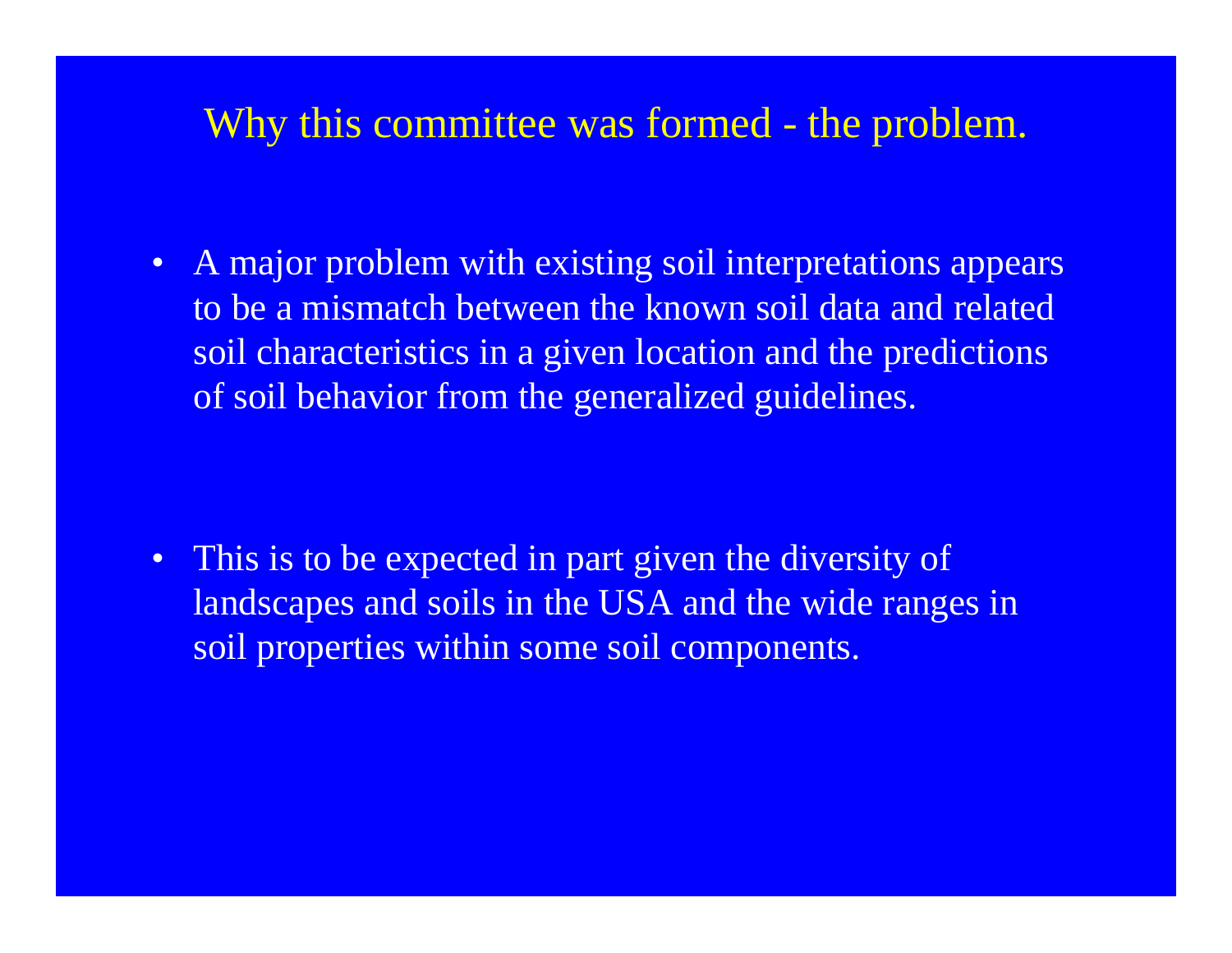# Why this committee was formed - the objective.

• On the other hand, national and regional guidelines are not useful at the field level if the predictions are inaccurate and misleading to the customer.

• The objective of this project was to find a better way to combine national scientific guidance with locally-tailored predictions of soil behavior to update soil survey interpretations.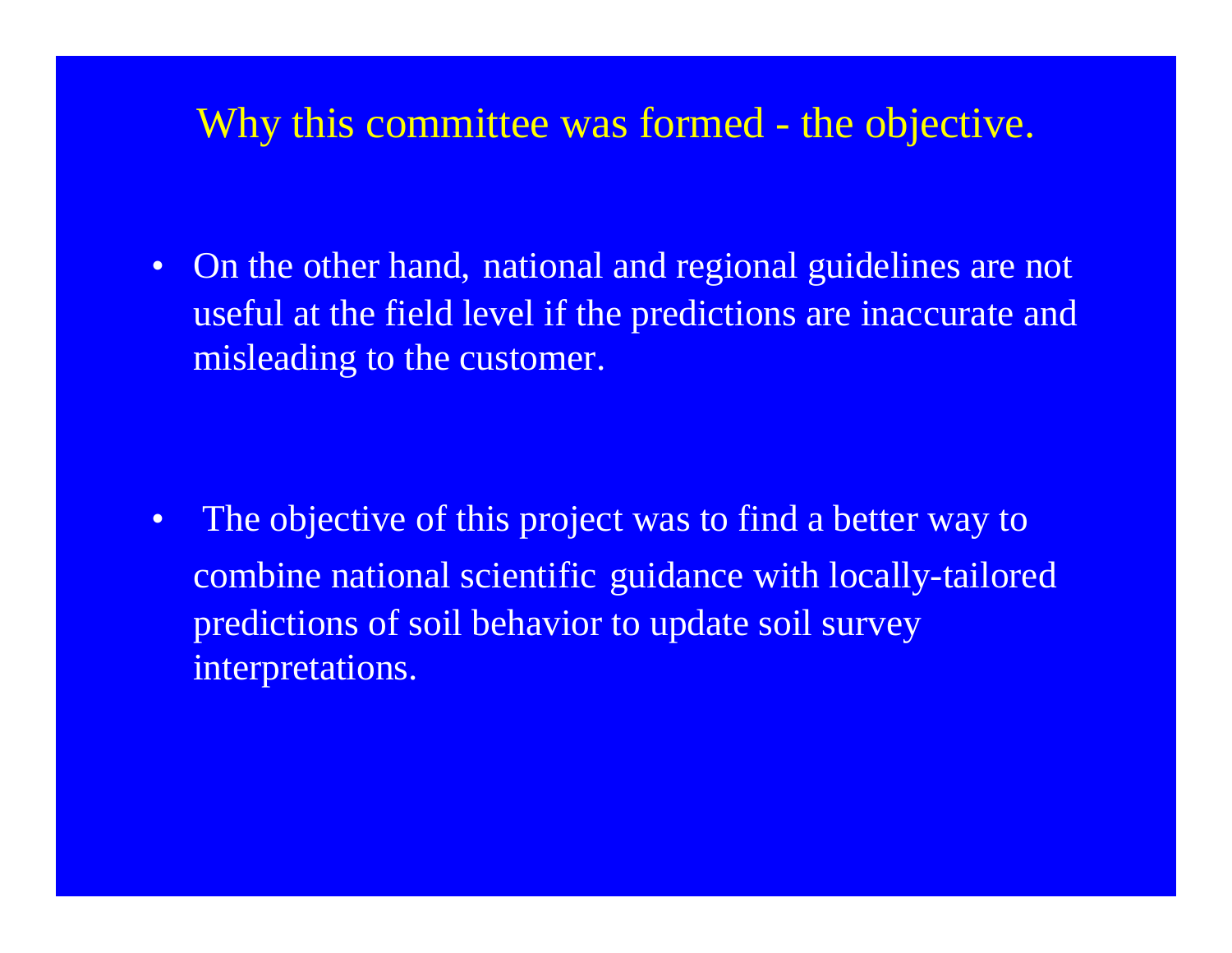# Introduction

Two paths are useful for reviewing and updating criteria for soil survey interpretations:

1) testing thresholds for individual soil properties embodied in the interpretations, or

2) testing the resulting ratings that are based on hierarchical evaluation of a set of soil properties for a specific future use.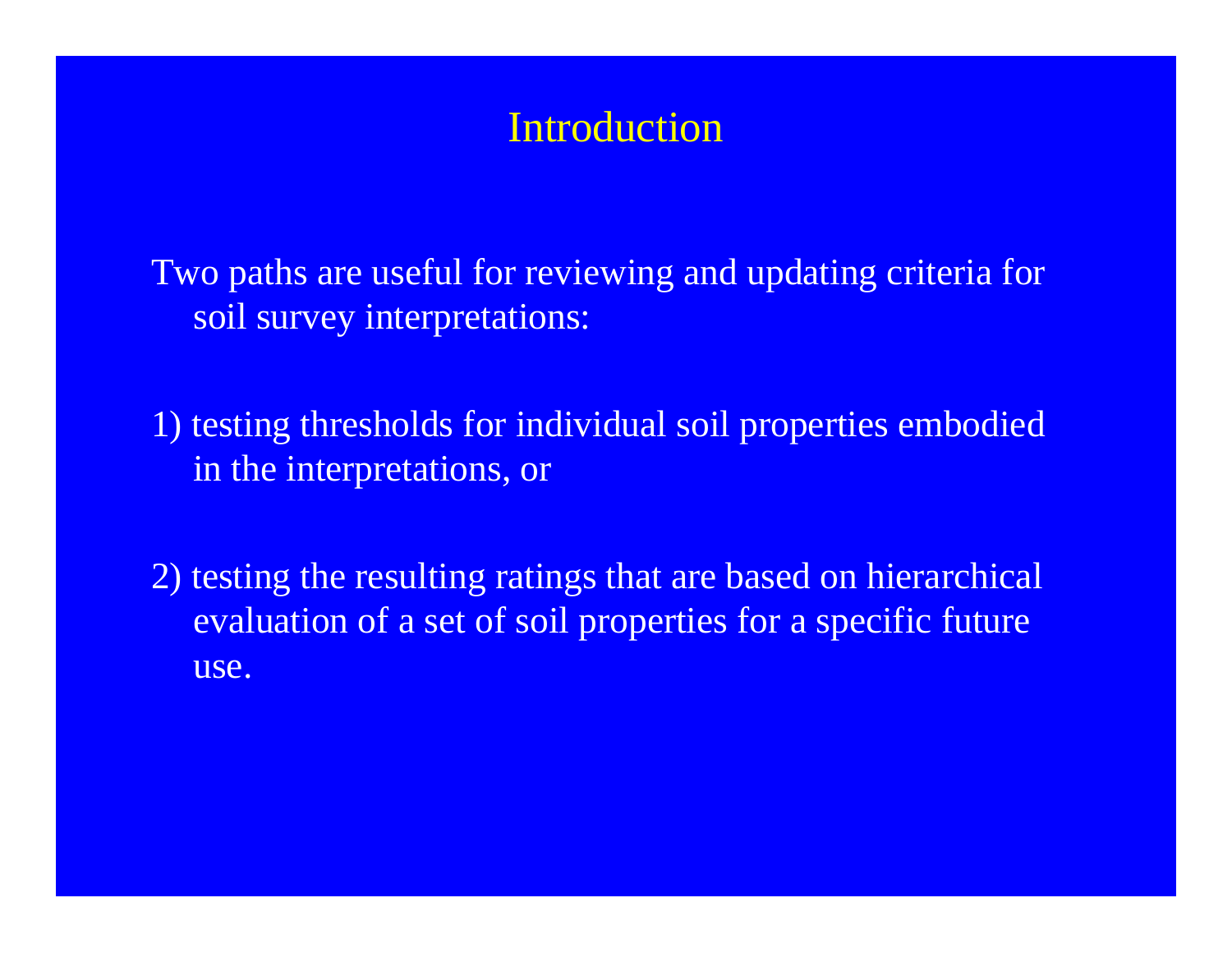# Introduction

To ask whether we need national criteria leaves open the possibility of locally adapted interpretation ratings where the hierarchy, the choice of soil properties, and even the specific land-use may vary.

Likewise to ask whether we need national interpretations leaves open the possibility of a standardized set of soil properties for a selected land-use but with different thresholds based on local regulations or regional variability.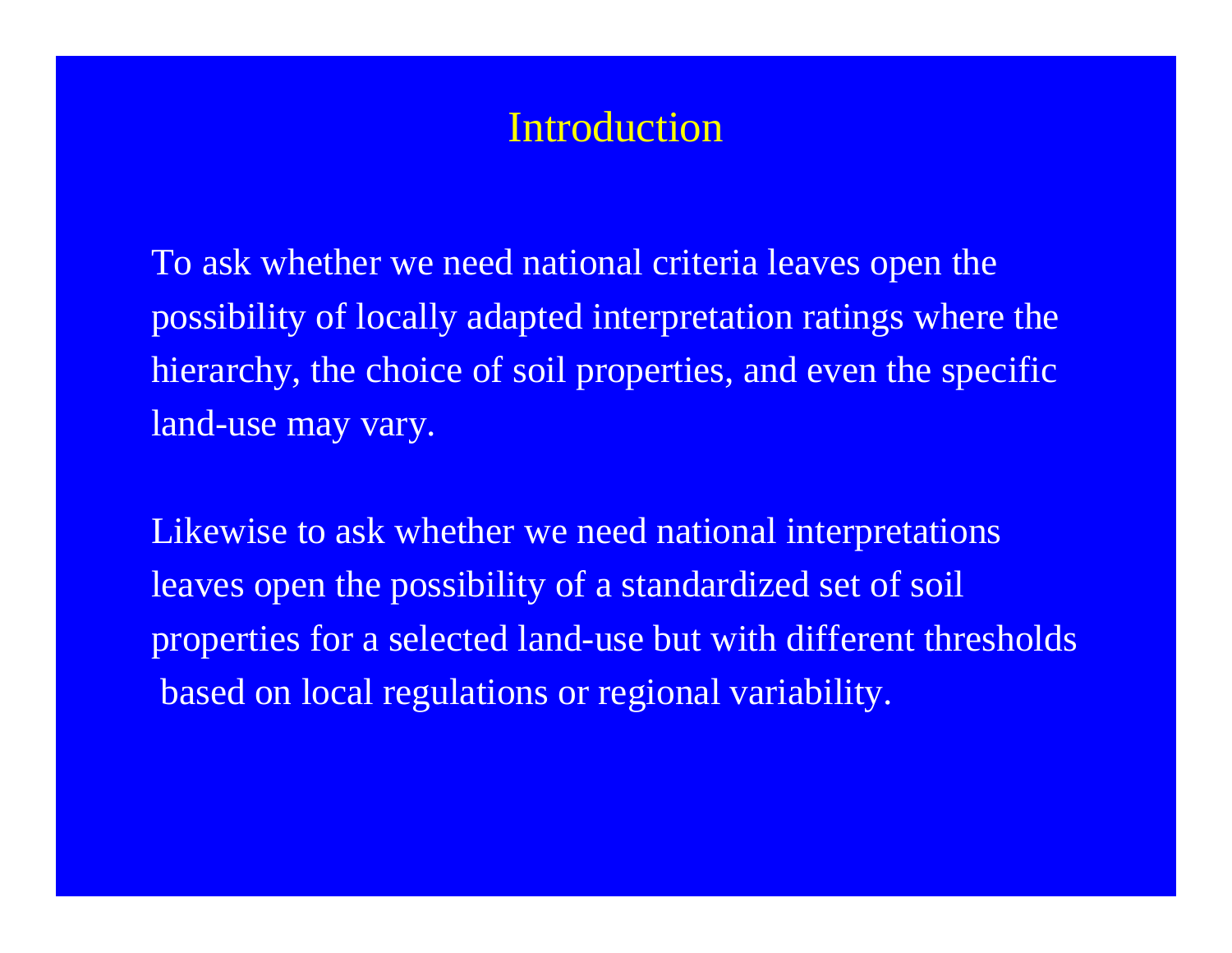#### **Summary of Process for Reviewing Criteria**

Points to review for each interpretation:

- List influential soil properties and the ranges used in evaluations currently in NASIS.
- Assume that the science behind the choice of properties and ranges is still valid.
- Determine which soil properties are no longer needed in the interpretation and which need to be added (see local interpretations for variations in the properties)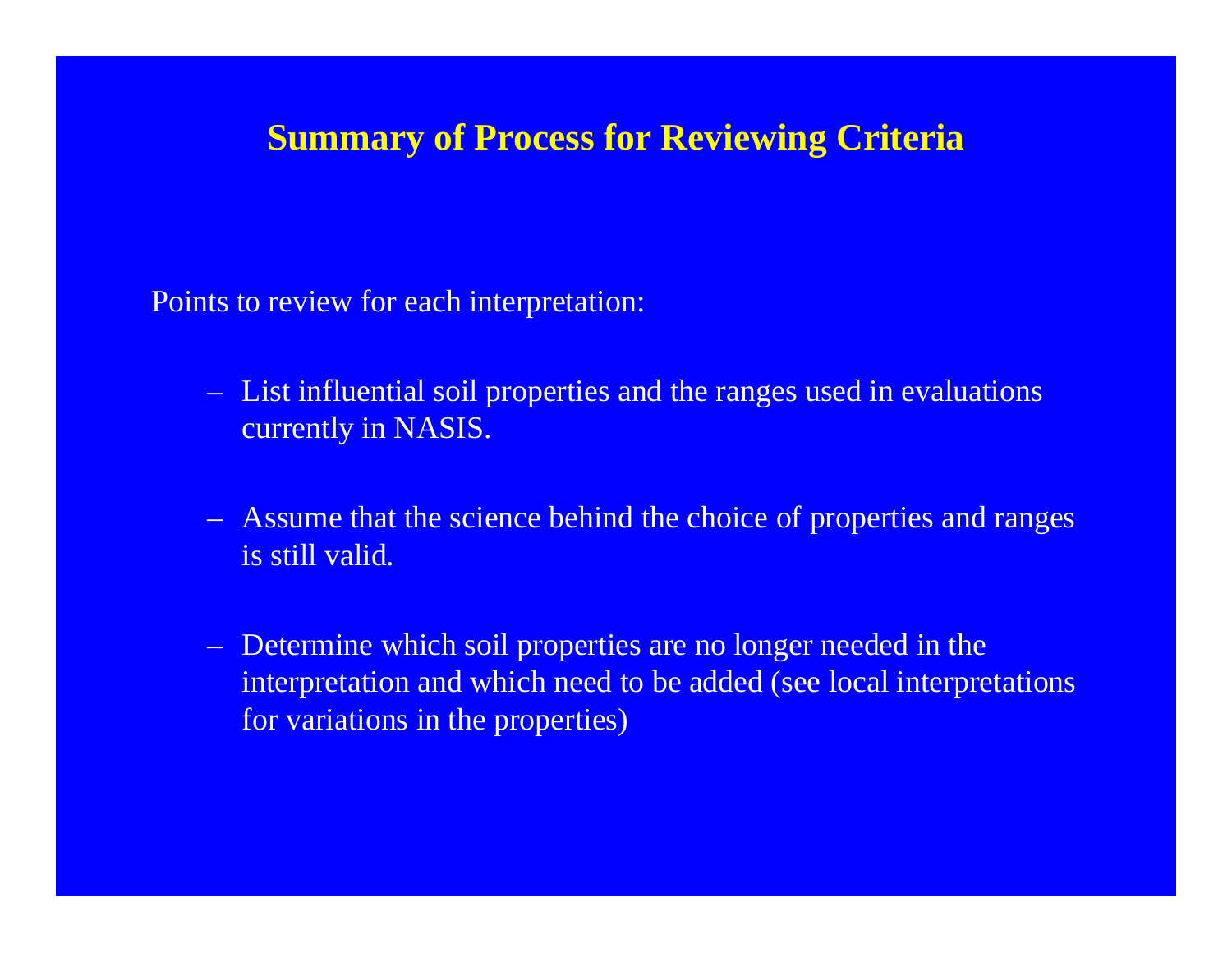#### **Summary of Process for Reviewing Criteria**

Points to review for each interpretation:

- Compare national "template" for interpretation to examples of locally tailored interpretations (i.e. seepage based on permeability at a certain depth for drainlines). Flag the documentation where local specifications or regulations differ most often.
- Search for "new" criteria. Newer or better criteria may already be identified for specific uses.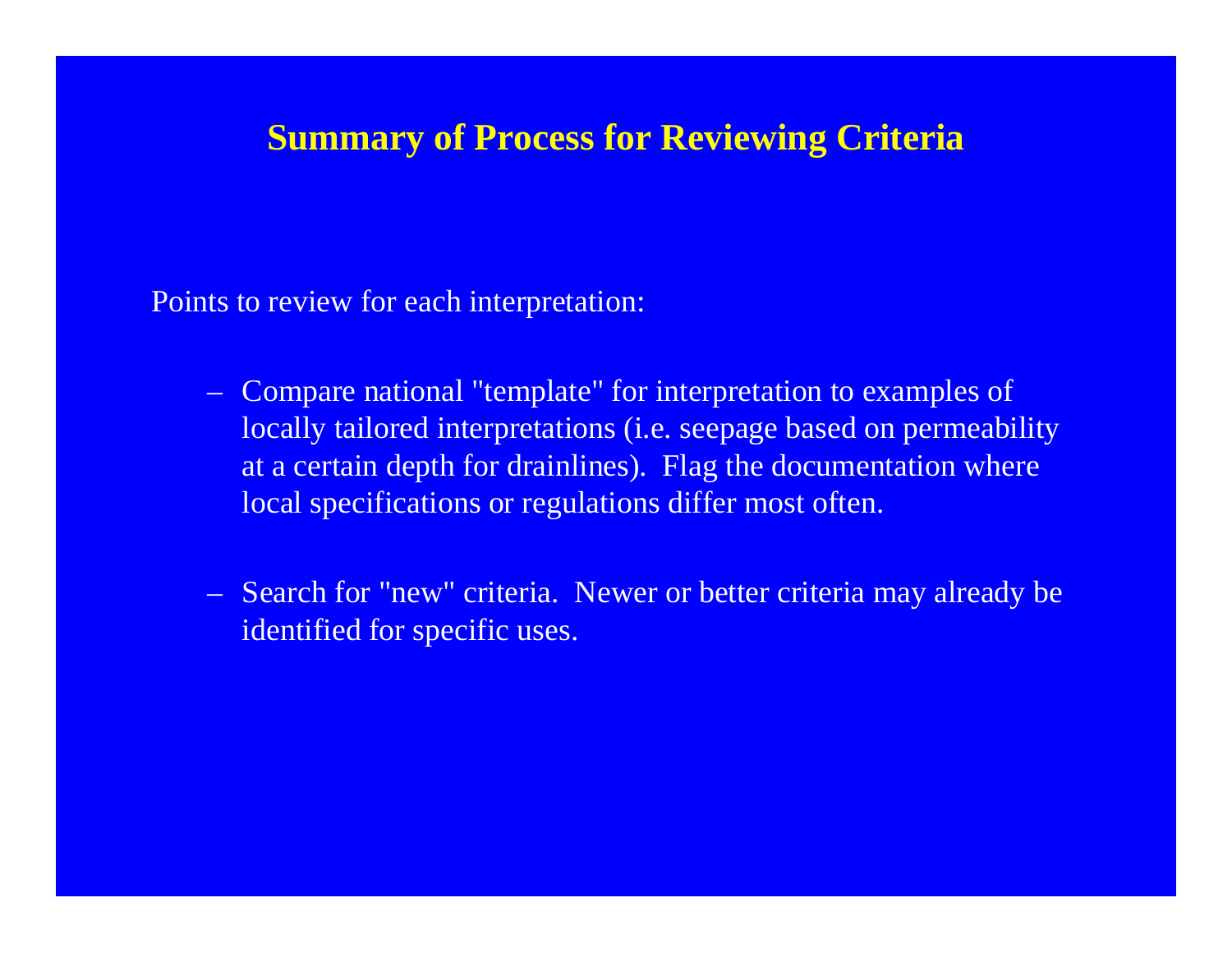#### **Summary of Process for Reviewing Criteria**

Points to review for each interpretation:

- Is the goal for states to borrow and adapt from each other's locally tailored interpretations rather than from a national template? Are national templates still needed for new interpretations to provide a starting set of soil properties and ranges for states to tailor? Do we need a standard naming system so that states can find each other's tailored interpretations on the same subject?
- Assess the problems or questionable areas of the whole interpretation criteria process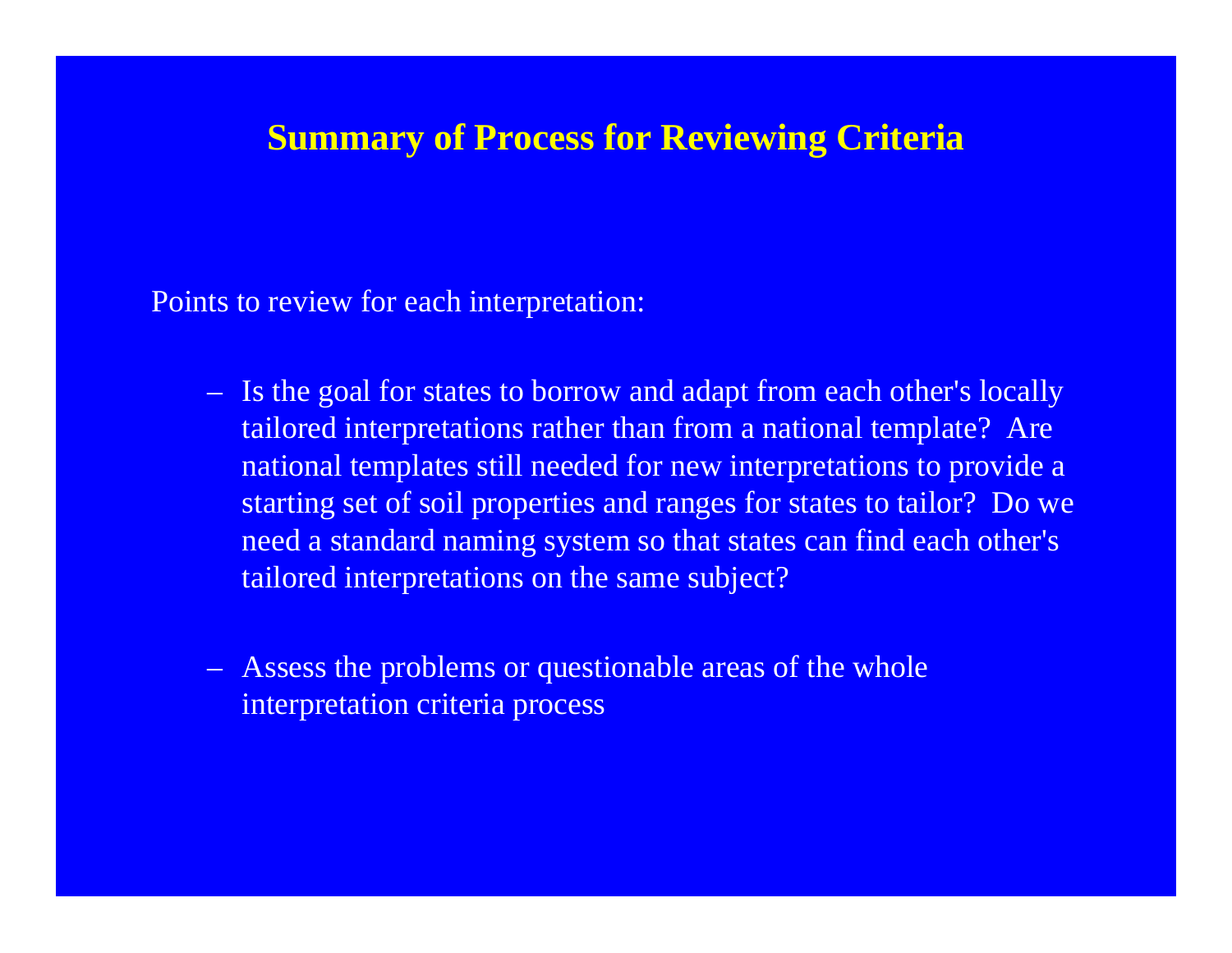# **Septic tank absorption fields (620-30 NSSH 2001)**

Septic tank absorption fields are subsurface systems of tile or

perforated pipe that distribute effluent from a septic tank into

the natural soil.

The centerline depth of the tile is assumed to be 60 cm (2

feet). Only the soil between depths of 60 to 150 cm (2 to 5

feet) is considered in making the ratings.

The soil properties and site features considered are those that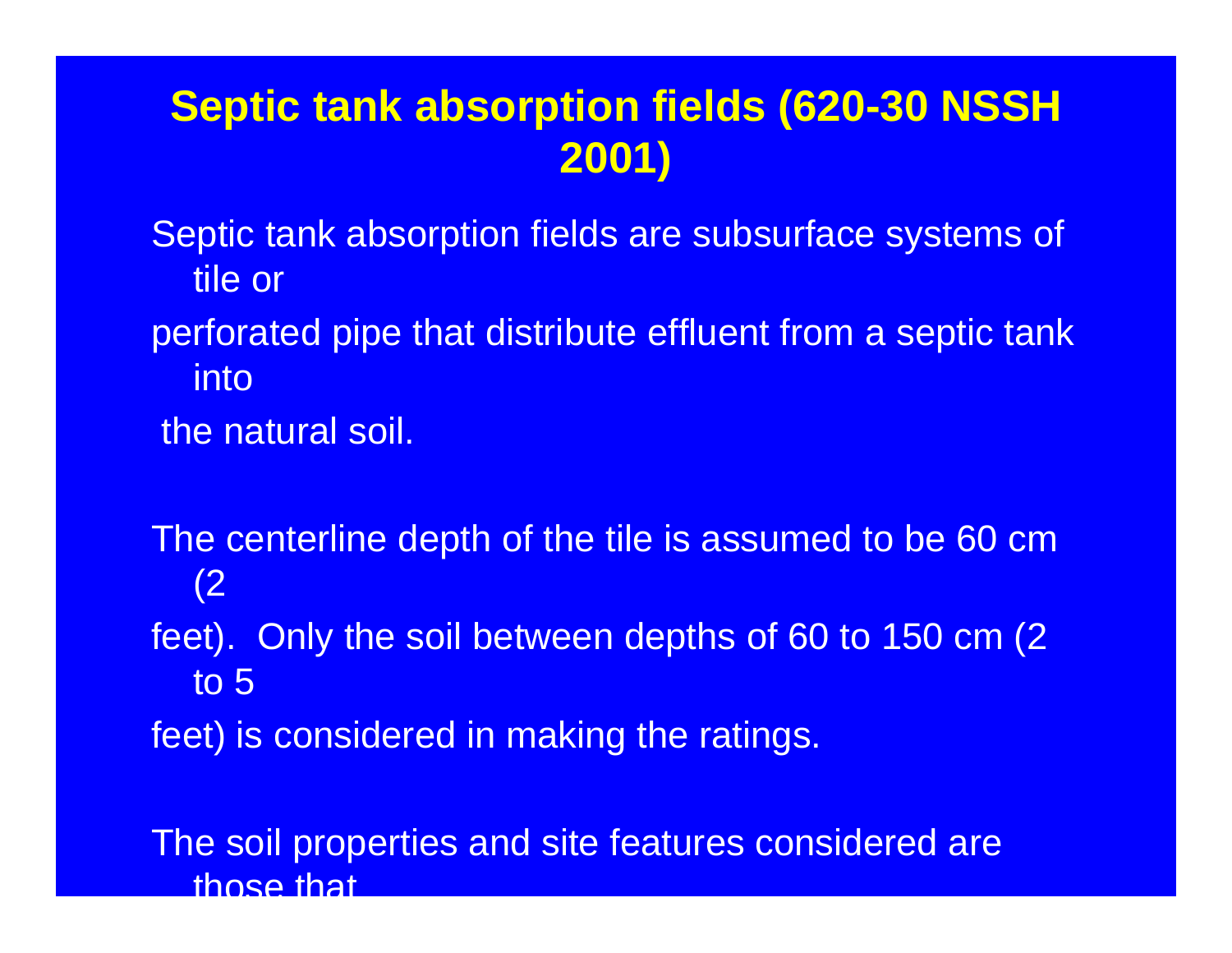*Texture related*

FRAGMENTS > 75MM WEIGHTED AVE. IN DEPTH 0 -100CM

\*USDA TEXTURE IN-LIEU-OF "Permafrost"

\*USDA TEXTURE MODIFIER "Frozen"

DEPTH TO PERMAFROST

\* Crisp Rule (All or nothing). Others are Fuzzy Rules described by linear or nonlinear equations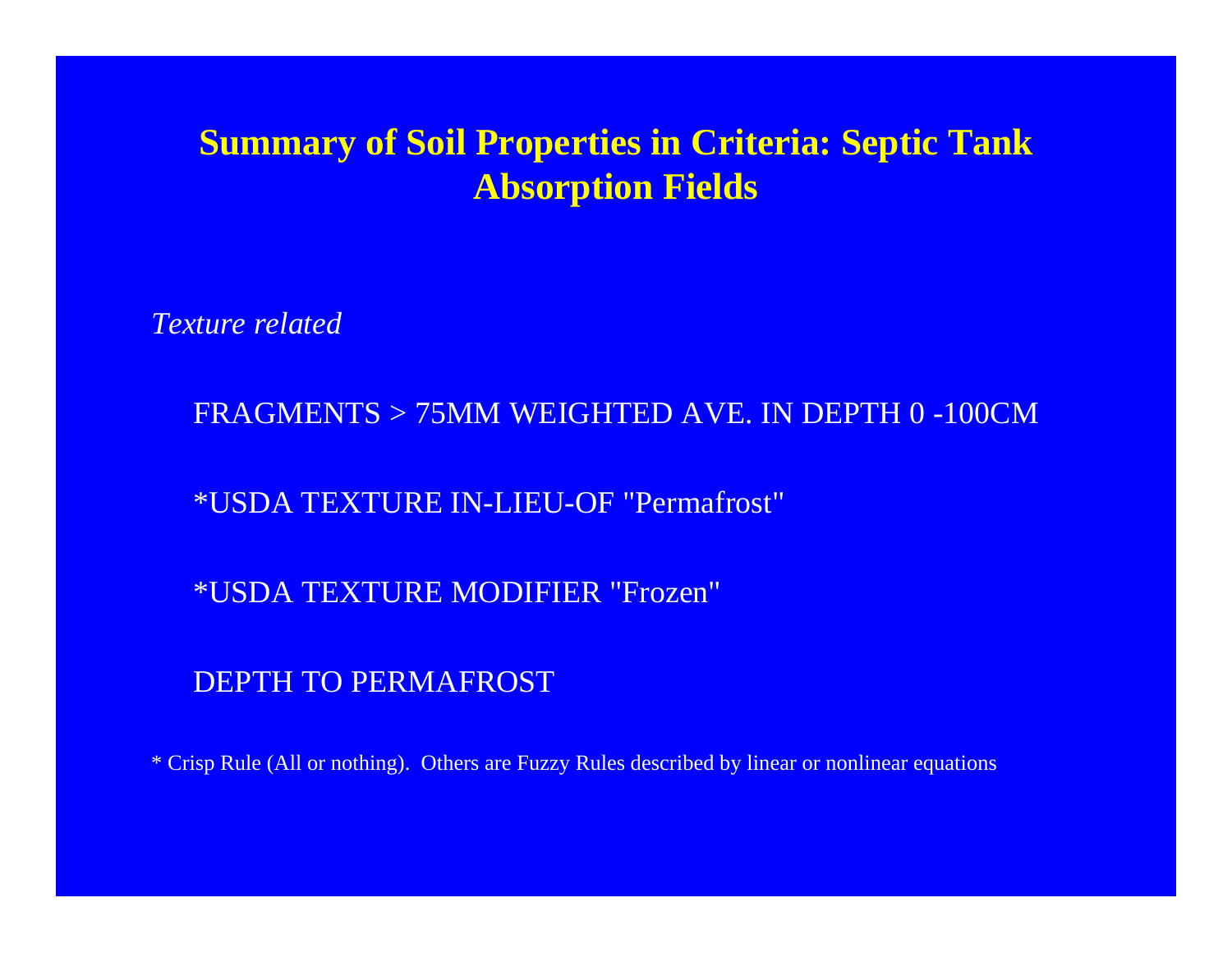*Surface water related* \*FLOODING FREQUENCY (Maximum Duration) VERY RARERARE **OCCASIONAL** FREQUENT VERY FREQUENT

\*PONDING DURATION

\*PONDING FREQUENCY

\* Crisp Rule (All or nothing). Others are Fuzzy Rules described by linear or nonlinear equations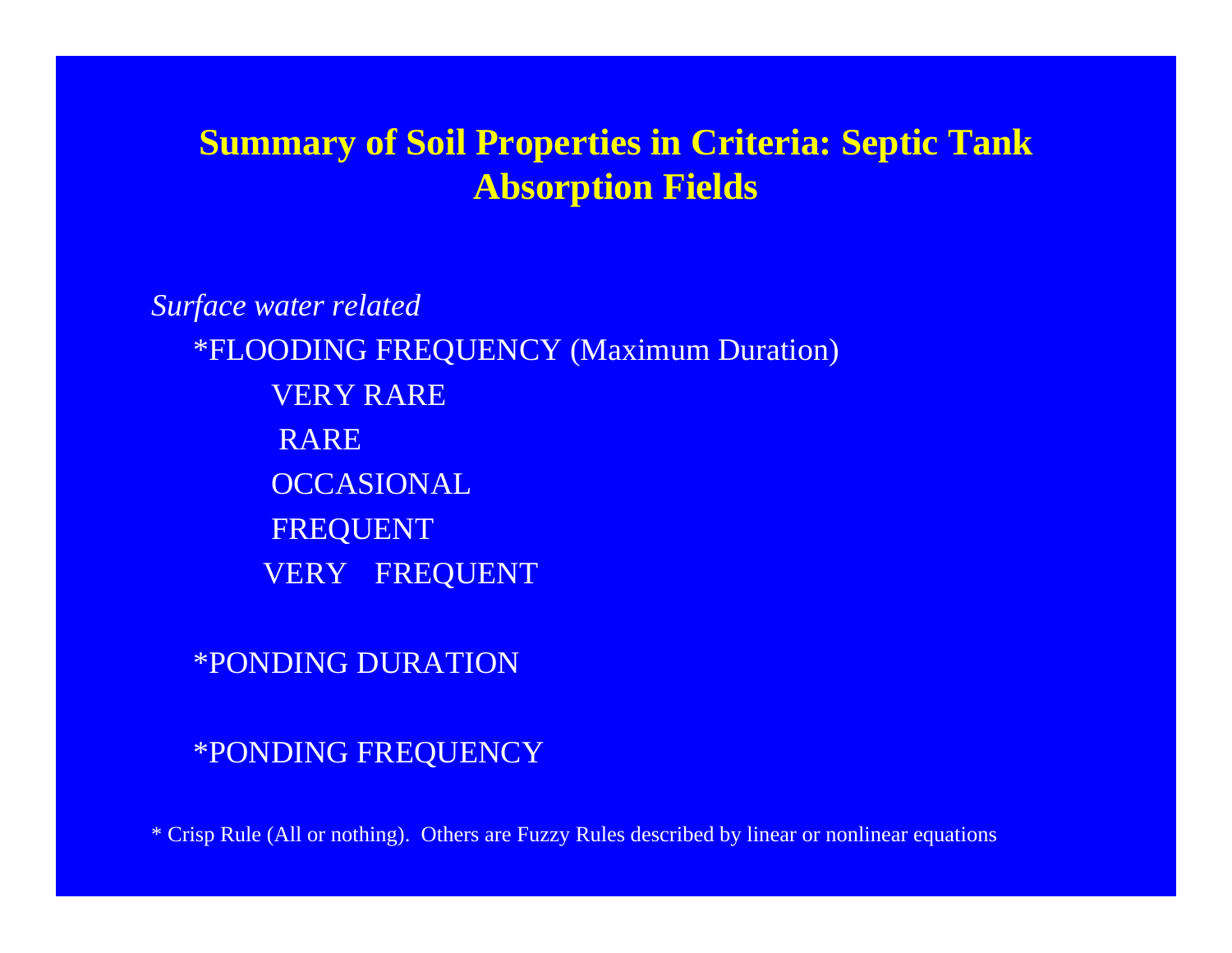*Subsurface water related (see significant changes made in 1999 in NASIS)*

#### KSAT MAX TOP ABOVE RESTRICTIVE LAYER >60

#### KSAT MINIMUM ABOVE RESTRICTIVE LAYER >60

This property retrieves the minimum Ksat values for those layers between 60 and 150 cm. If these layers include bedrock or some other root restrictive layer that layer is included in the evaluation. This has caused some problems where states have not populated the Ksat data for these root restrictive layers.

Resolution as recommended by the state soil scientists: For poor filter criteria for NASIS ENG - Septic Tank Absorption Fields interpretation evaluate only the soil horizons above any root restrictive layer.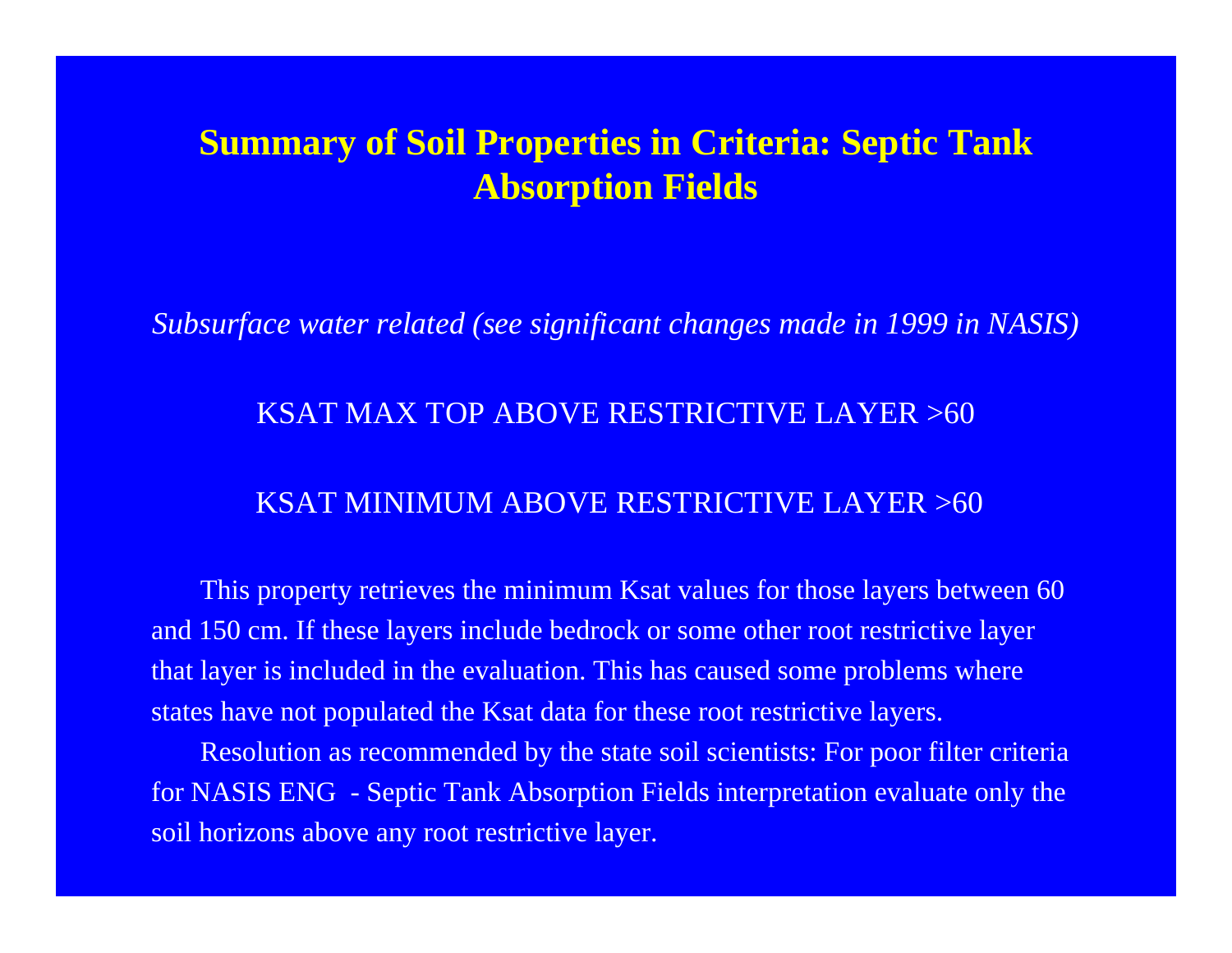*Restrictive layers* DEPTH TO BEDROCK

DEPTH TO CEMENTED PAN

*Landscape related* **SLOPE** 

\*SUBSIDENCE TOTAL

#### HIGH WATER TABLE DEPTH MINIMUM

\* Crisp Rule (All or nothing). Others are Fuzzy Rules described by linear or nonlinear equations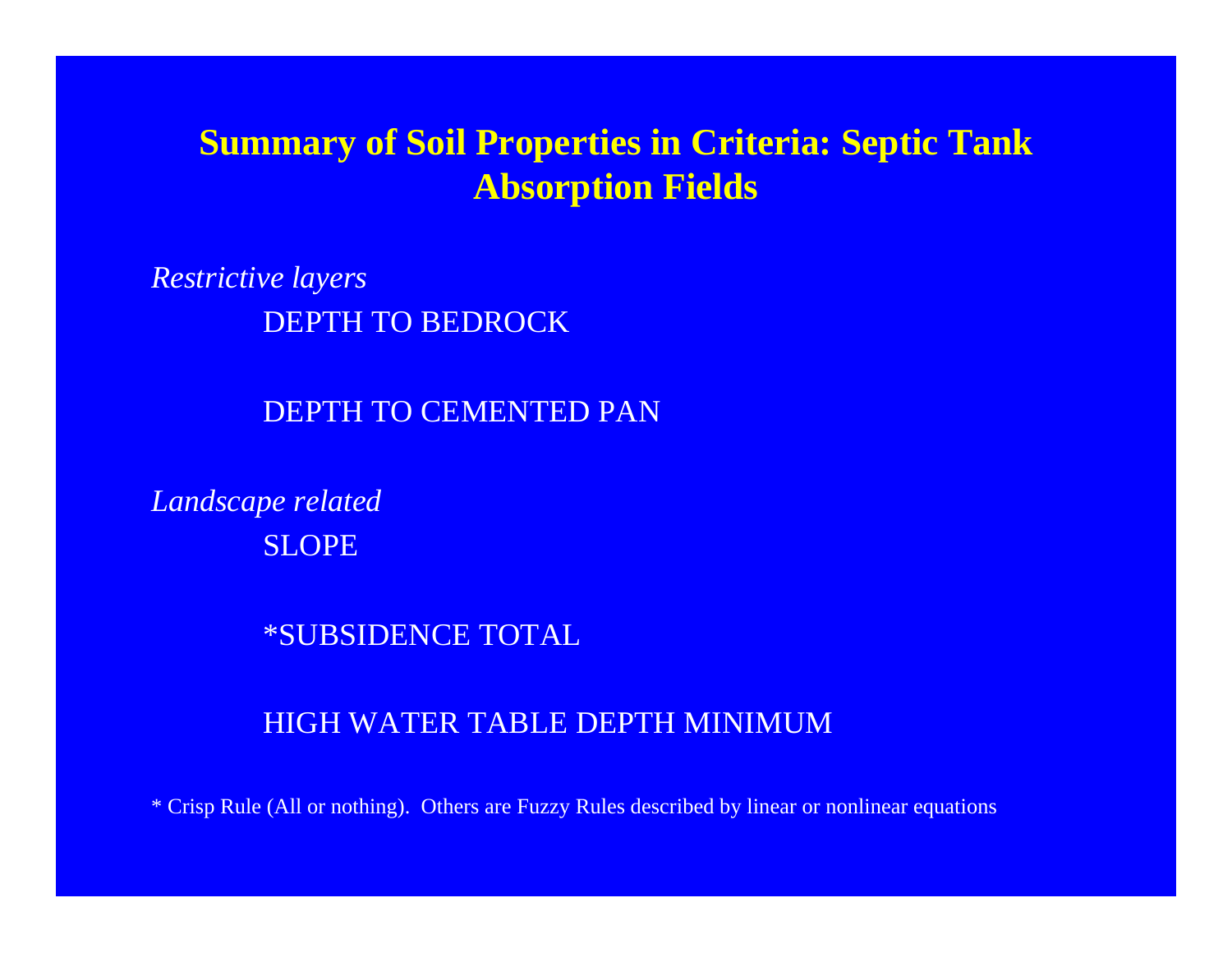# **SUMMARY AND RECOMMENDATIONS**

At this time soil survey interpretations do not address interactive effects of soil properties. The resulting ratings reflect the single soil property that dominates soil behavior for a selected land-use. The first soil property that is most suitable (or limiting) has the greatest influence on soil behavior and subsequent properties cannot mitigate the effect of the first.

*Recommendation 1: Expand interpretation criteria to address interactive effects of soil properties.* 

*Recommendation 2: Clarify the hierarchy of soil properties and the weight of each in the rating.*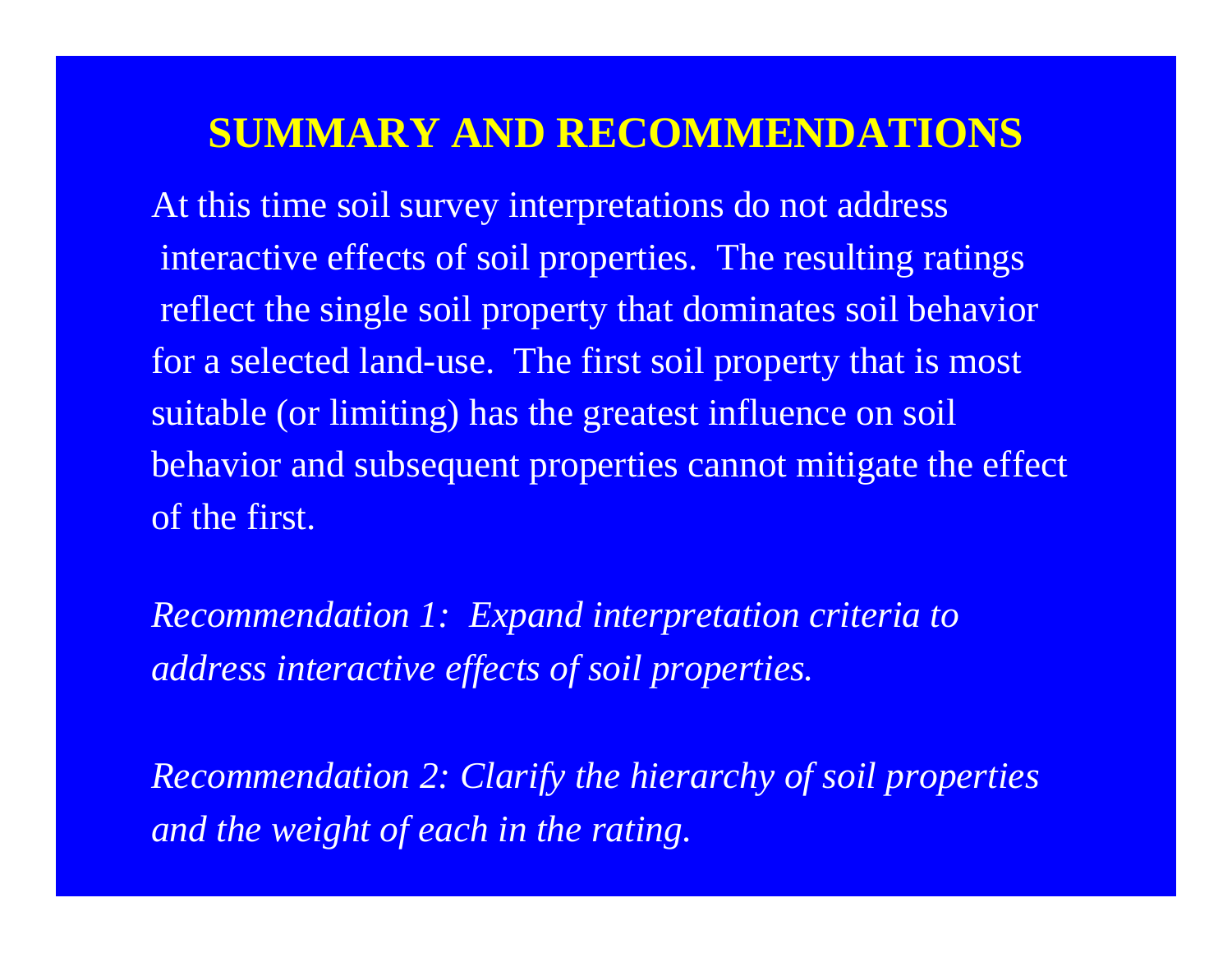# **SUMMARY AND RECOMMENDATIONS**

We need some nationwide rating systems for resource inventory that use standardized criteria and standardized interpretations for a specific set of soil behaviors. This national need remains central to NRCS programs and is not in conflict with the current question of national or locally tailored criteria, interpretations, and land-uses.

*Recommendation 3: Develop a naming system to identify nationwide rating systems for resource inventory (with standardized criteria and standardized interpretations) as independent from local and regional criteria and interpretations for individual land-use decisions.*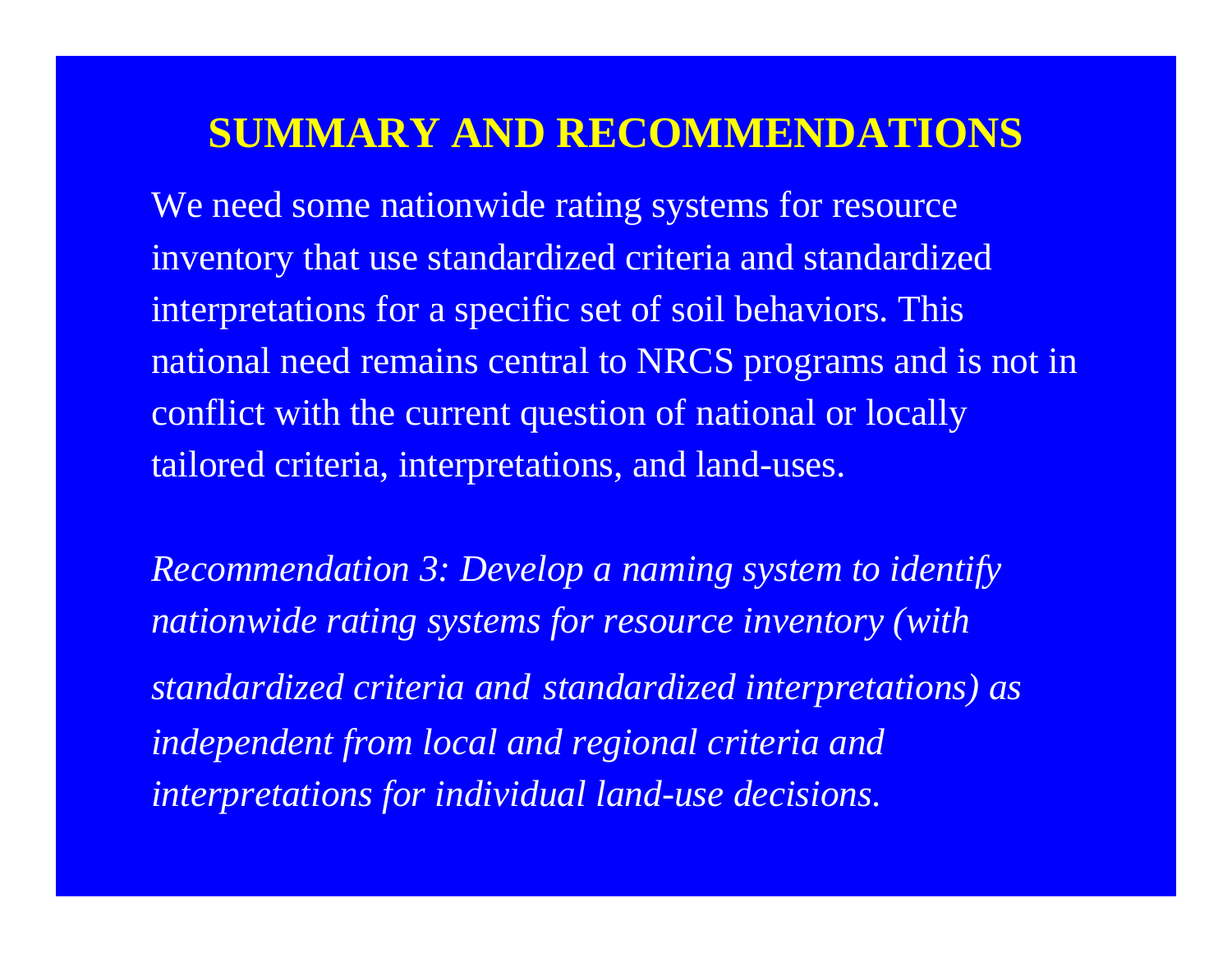# **SUMMARY AND RECOMMENDATIONS**

In the future there could be a wide variety of thresholds and weightings for each soil property together with many choices of which properties to group together for any number of landuse ratings. Future expansion of the criteria depends on a creative and visionary research program to provide local and regional models of systematic changes in soil behavior.

*Recommendation 4: Establish and support a creative and visionary scientific research program to provide local and regional models of systematic changes in soil behavior.*